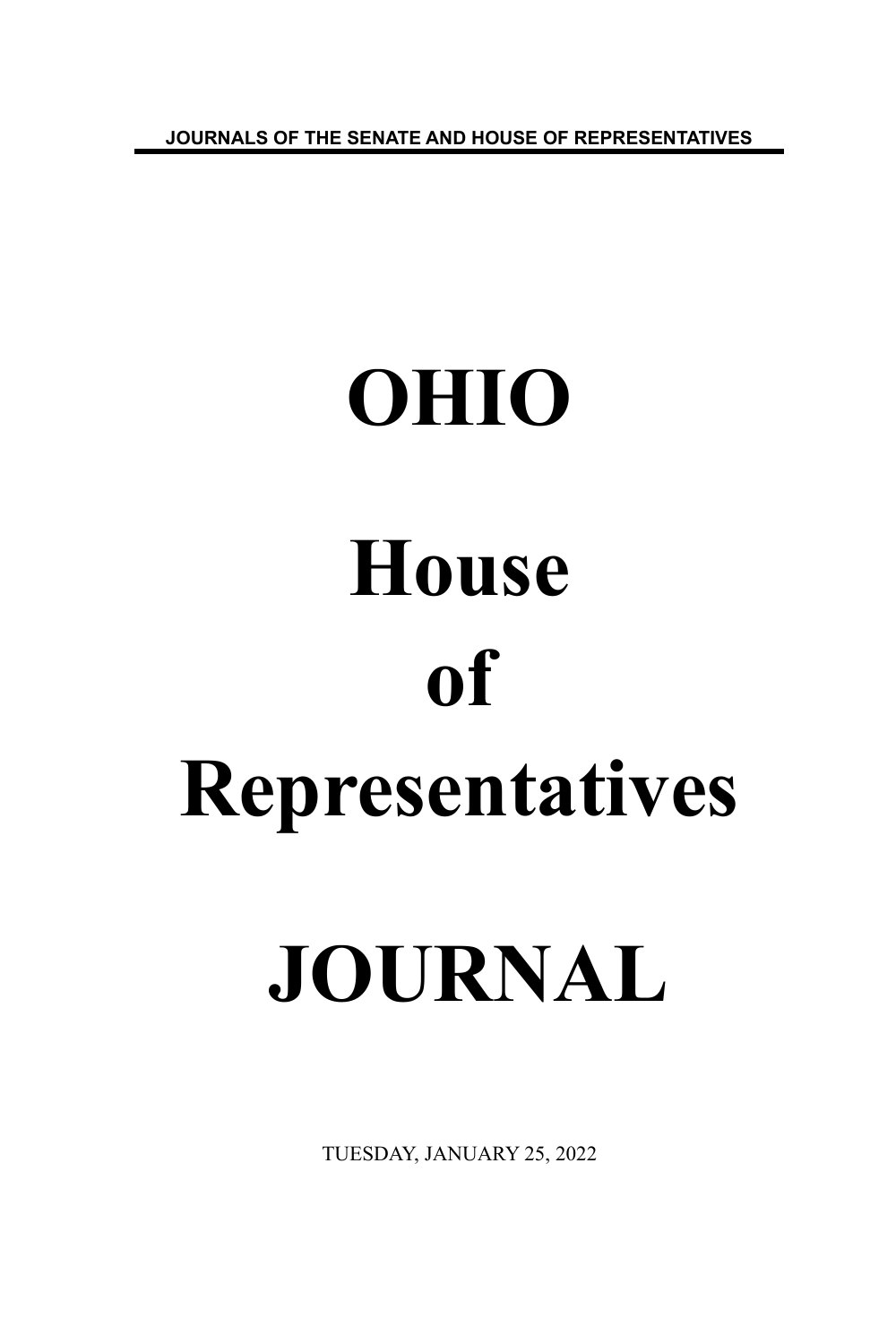#### HOUSE JOURNAL, TUESDAY, JANUARY 25, 2022 2358

# ONE HUNDRED TWENTY-FIRST DAY Hall of the House of Representatives, Columbus, Ohio **Tuesday, January 25, 2022, 9:00 o'clock a.m.**

The House met pursuant to adjournment.

Pursuant to House Rule No. 23, the Clerk called the House to order.

Representative Jones was selected to preside under the Rule.

The journal of yesterday was read and approved.

#### **REPORTS OF STANDING AND SELECT COMMITTEES AND BILLS FOR SECOND CONSIDERATION**

Representative Russo submitted the following report:

The standing committee on Rules and Reference to which was referred **H. R. No. 104**-Representative Schmidt, et al., having had the same under consideration, reports it back and recommends its re-referral to the committee on Government Oversight.

RE: RECOGNIZE AFGHANISTAN SERVICE; URGE INVESTIGATION.

ROBERT R. CUPP TIMOTHY E. GINTER C. ALLISON RUSSO CINDY ABRAMS RICHARD D. BROWN RICK CARFAGNA SCOTT OELSLAGER PHIL PLUMMER BILL SEITZ THOMAS WEST

DON JONES JESSICA E. MIRANDA

The report was agreed to.

The resolution was ordered to be engrossed and re-referred to the committee on Government Oversight.

Representative Russo submitted the following report:

The standing committee on Rules and Reference to which was referred **Sub. S. B. No. 83**-Senators Williams, Rulli, et al., having had the same under consideration, reports it back and recommends its re-referral to the committee on Finance.

RE: REQUIRE EPA CONDUCT A STUDY TO DETERMINE BROWNFIELD LOCATIONS

ROBERT R. CUPP TIMOTHY E. GINTER C. ALLISON RUSSO CINDY ABRAMS RICHARD D. BROWN RICK CARFAGNA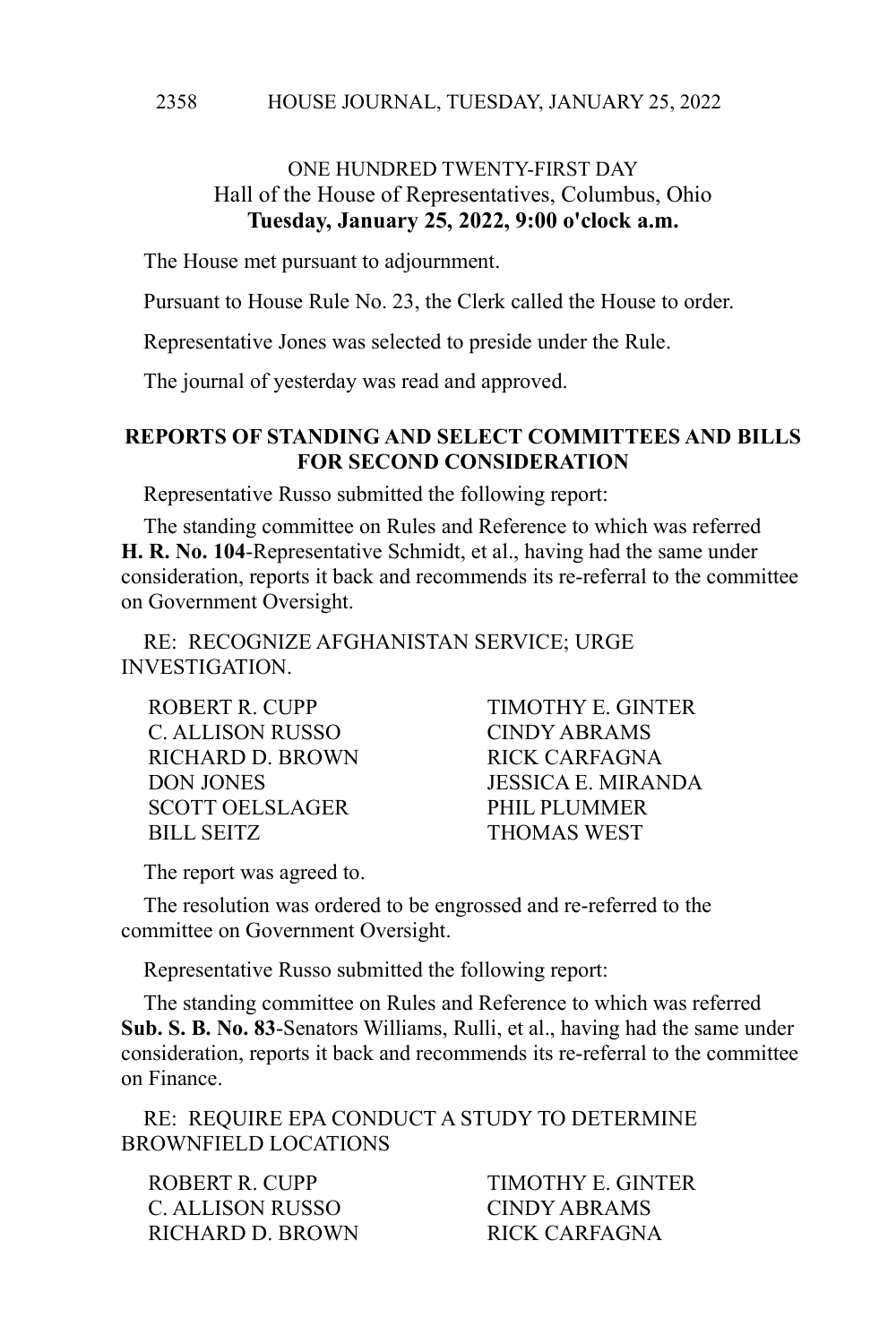SCOTT OELSLAGER
PHIL PLUMMER BILL SEITZ THOMAS WEST

DON JONES JESSICA E. MIRANDA

The report was agreed to.

The bill was ordered to be engrossed and re-referred to the committee on Finance.

Representative Russo reported for the Rules and Reference committee recommending that the following House Bills and Senate Bills be considered for the second time and referred to the following committees for consideration:

**H. B. No. 507** - Representative Koehler TO REVISE THE NUMBER OF POULTRY CHICKS THAT MAY BE SOLD IN LOTS. To the committee on Agriculture and Conservation

**H. B. No. 509** - Representatives John and Fowler Arthur TO REVISE AND STREAMLINE THE STATE'S OCCUPATIONAL REGULATIONS.

To the committee on State and Local Government

**H. B. No. 511** - Representatives Humphrey and Stewart TO REQUIRE ELECTRONIC RECORDINGS TO BE MADE OF ALL PAROLE BOARD HEARINGS, EXCLUDING CERTAIN PERSONAL IDENTIFYING INFORMATION, AND TO MAKE THOSE ELECTRONIC RECORDINGS "PUBLIC RECORDS" UNDER THE PUBLIC RECORDS LAW.

To the committee on Criminal Justice

**H. B. No. 512** - Representatives Abrams and Baldridge TO INCREASE EMPLOYER CONTRIBUTIONS TO THE OHIO POLICE AND FIRE PENSION FUND. To the committee on Insurance

**H. B. No. 513** - Representatives Cross and Roemer REGARDING THE DEDUCTION AND RECOVERY OF BAD DEBTS FOR CIGARETTE AND TOBACCO AND VAPOR PRODUCTS TAXES. To the committee on Ways and Means

**H. B. No. 514** - Representatives Cross and Denson TO AUTHORIZE TAX INCENTIVES FOR HIGHER EDUCATION INTERN AND GRADUATE WAGES, TO MAKE OTHER CHANGES REGARDING HIGHER EDUCATION STUDENT FINANCIAL AID, AND TO MAKE AN APPROPRIATION.

To the committee on Higher Education and Career Readiness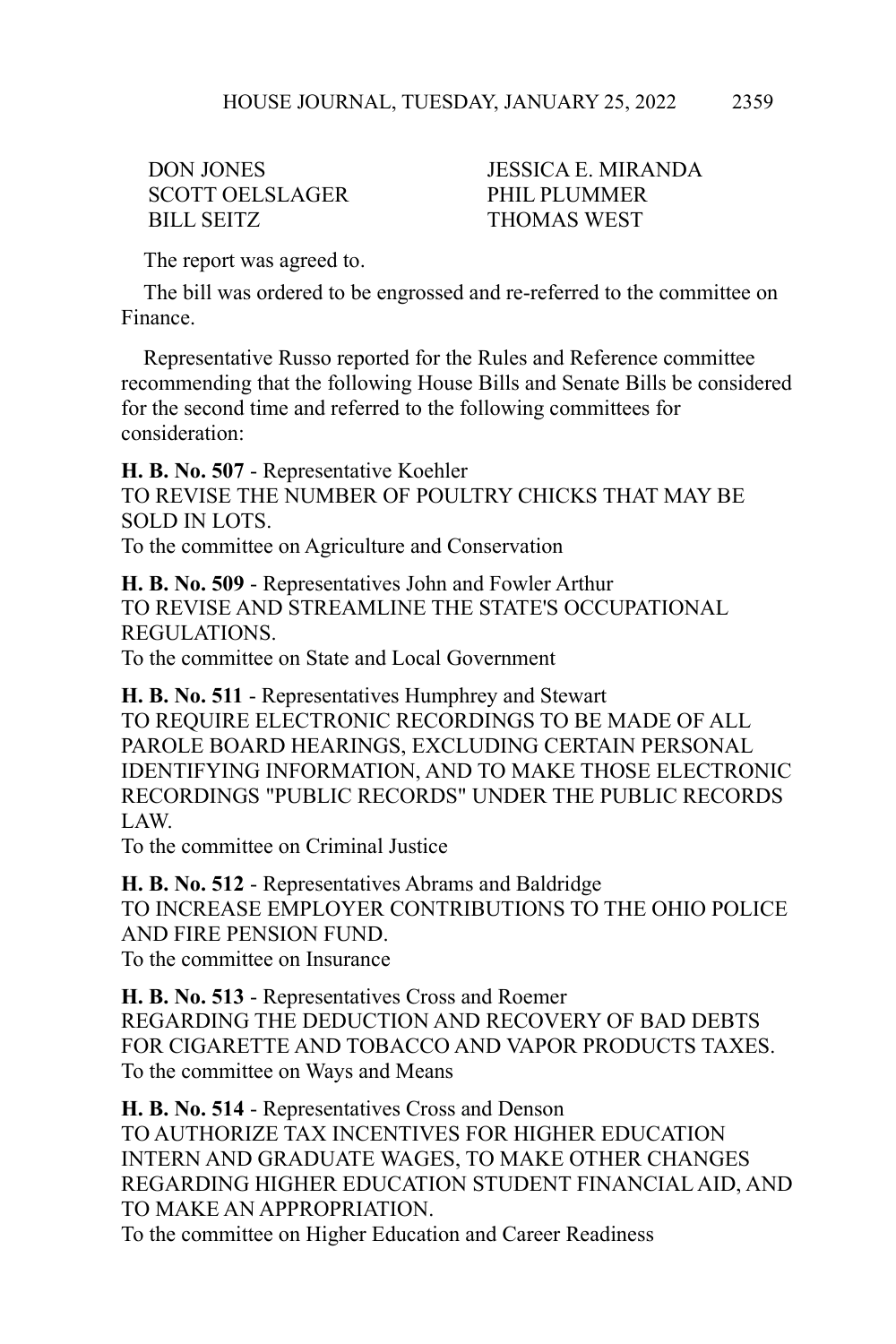**H. B. No. 515** - Representatives Hoops and Riedel TO EXEMPT FROM INCOME TAX CERTAIN GAINS FROM THE SALE OF AN OWNERSHIP INTEREST IN A BUSINESS. To the committee on Ways and Means

**H. B. No. 516** - Representative Hoops TO DESIGNATE U.S. ROUTE 224 IN PUTNAM COUNTY AS THE "PUTNAM COUNTY VETERANS MEMORIAL HIGHWAY." To the committee on Transportation and Public Safety

**H. B. No. 517** - Representative Hoops TO DESIGNATE A PORTION OF STATE ROUTE 107 IN WILLIAMS COUNTY AS THE "WILLIAMS COUNTY VETERANS MEMORIAL HIGHWAY."

To the committee on Transportation and Public Safety

**H. B. No. 518** - Representative Hoops TO CREATE THE FULTON COUNTY MUNICIPAL COURT IN WAUSEON ON JANUARY 1, 2024, TO ESTABLISH ONE FULL-TIME JUDGESHIP IN THAT COURT, TO ABOLISH THE FULTON COUNTY COUNTY COURT ON THAT DATE, AND TO PROVIDE FOR THE ELECTION FOR THE FULTON COUNTY MUNICIPAL COURT OF ONE FULL-TIME JUDGE IN 2023. To the committee on Civil Justice

**H. B. No. 519** - Representatives Roemer and Lanese TO MODIFY THE LAW REGARDING EXTENSIONS FOR FILING MUNICIPAL INCOME TAX RETURNS AND TO LIMIT PENALTIES FOR LATE FILINGS.

To the committee on Ways and Means

**H. B. No. 520** - Representative Hillyer REGARDING PRECOMPUTED CONSUMER INSTALLMENT LOAN ACCELERATION AND CONVERSION, INTEREST RATES, REFINANCE CHARGES, BONA FIDE ERRORS, AND REMOTE WORK FOR CONSUMER INSTALLMENT LENDER EMPLOYEES. To the committee on Finance

**H. B. No. 521** - Representative Hillyer TO DESIGNATE AN OVERPASS OVER U.S. ROUTE 250 IN TUSCARAWAS COUNTY AS THE "SPECIALIST RONALD GENE JOHNSON MEMORIAL OVERPASS." To the committee on Transportation and Public Safety

**H. B. No. 522** - Representatives Abrams and Fraizer TO MODIFY THE MANNER IN WHICH DESIGNATED PUBLIC SERVICE WORKER RESIDENTIAL AND FAMILIAL INFORMATION IS PROTECTED FROM DISCLOSURE AS A PUBLIC RECORD.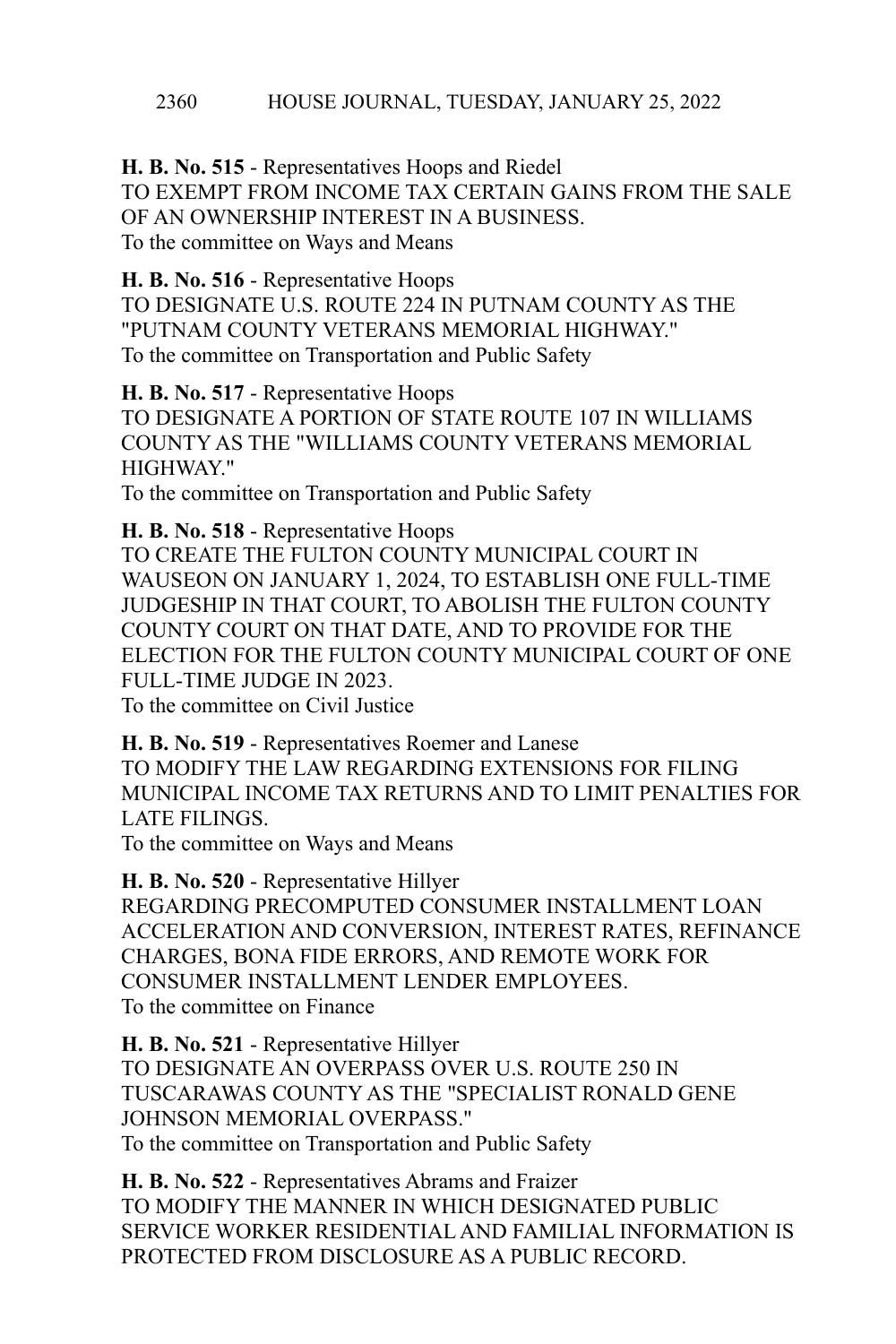To the committee on Civil Justice

**H. B. No. 523** - Representative Swearingen REGARDING THE COMPOSITION AND AUTHORITY OF BOARDS OF ALCOHOL, DRUG ADDICTION, AND MENTAL HEALTH SERVICES AND THE TAXING AUTHORITY FOR SUCH SERVICES. To the committee on Behavioral Health and Recovery Supports

**H. B. No. 524** - Representative Hall TO MODIFY THE LAW GOVERNING NOTIFICATIONS ISSUED BY STATE AGENCIES. To the committee on Government Oversight

**H. B. No. 525** - Representative Humphrey TO CREATE THE BISHOP HARTLEY HIGH SCHOOL LICENSE PLATE. To the committee on Transportation and Public Safety

**H. B. No. 526** - Representative Lipps TO DESIGNATE A PORTION OF U.S. ROUTE 22 IN WARREN COUNTY THE "LESTER AND MARY OEDER MEMORIAL HIGHWAY." To the committee on Transportation and Public Safety

**H. B. No. 527** - Representative Lipps TO CREATE THE "SHRINERS" SPECIALTY LICENSE PLATE. To the committee on Transportation and Public Safety

# **H. B. No. 528** - Representative Lipps

TO DESIGNATE A BRIDGE SPANNING THE TODD FORK IN WARREN COUNTY AS THE "PFC EDWARD O'DELL MULLINS, JR. MEMORIAL BRIDGE."

To the committee on Transportation and Public Safety

**H. B. No. 529** - Representatives Hillyer and Roemer TO REQUIRE PUBLIC AND NONPUBLIC SCHOOLS AND PUBLIC COLLEGES PARTICIPATING IN THE COLLEGE CREDIT PLUS PROGRAM TO POST COURSE CURRICULA AND OTHER RELATED INFORMATION ONLINE.

To the committee on Primary and Secondary Education

**H. B. No. 530** - Representative Lampton TO AMEND THE LAW GOVERNING THE OHIO LIFE AND HEALTH INSURANCE GUARANTY ASSOCIATION. To the committee on Insurance

**H. B. No. 531** - Representative Ghanbari TO ALLOW A COUNTY PROSECUTOR TO PROVIDE LEGAL SERVICES TO A METROPOLITAN PLANNING ORGANIZATION, REGIONAL TRANSPORTATION PLANNING ORGANIZATION, OR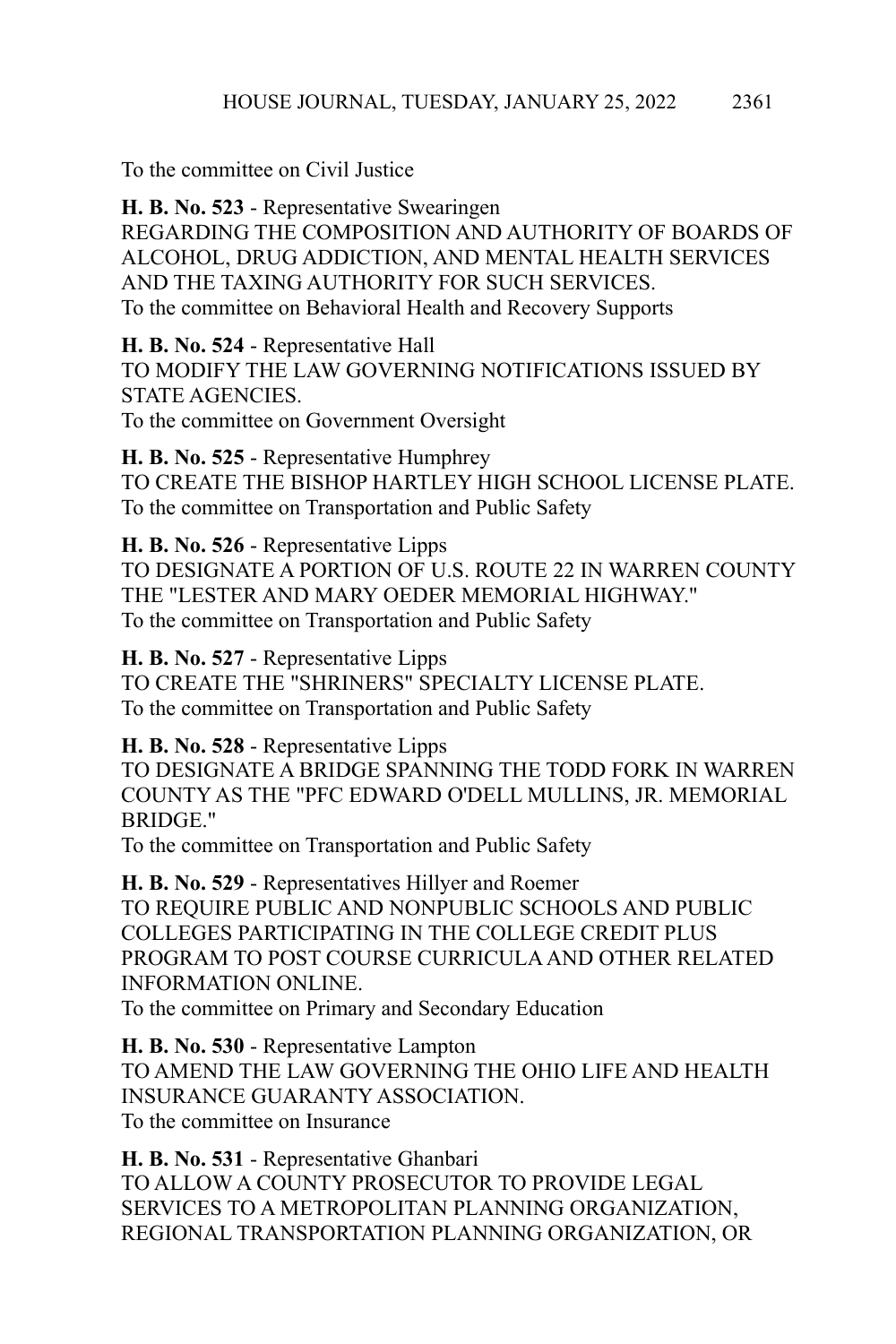REGIONAL COUNCIL OF GOVERNMENTS. To the committee on Civil Justice

**H. B. No. 532** - Representative Ferguson TO DESIGNATE A PORTION OF STATE ROUTE 7 IN BELMONT COUNTY AS THE "SSG GARREN RAY GOUDY MEMORIAL HIGHWAY"

To the committee on Transportation and Public Safety

**H. B. No. 535** - Representative Lipps TO PROHIBIT MEDICAID MANAGED CARE ORGANIZATIONS FROM ENTERING INTO SINGLE-SOURCE OR PREFERRED PROVIDER CONTRACTS WITH SUPPLIERS OF DURABLE MEDICAL EQUIPMENT, PROSTHETIC DEVICES, ORTHOTIC DEVICES, OR MEDICAL SUPPLY ITEMS. To the committee on Finance

**H. B. No. 536** - Representatives Fowler Arthur and Grendell TO CREATE THE "CHARDON HIGH SCHOOL STATE CHAMPS" LICENSE PLATE. To the committee on Transportation and Public Safety

**Sub. S. B. No. 184** - Senators Lang and Rulli REGARDING TRANSPARENCY BY LARGE-VOLUME THIRD-PARTY SELLERS IN ONLINE MARKETPLACES. To the committee on Commerce and Labor

**Sub. S. B. No. 215** - Senator Johnson REGARDING A CONCEALED HANDGUN LICENSEE'S DUTY TO CARRY THE LICENSE AND NOTIFY A LAW ENFORCEMENT OFFICER IF THE LICENSEE IS CARRYING A CONCEALED HANDGUN, AND A RIGHT OF A PERSON AGE TWENTY-ONE OR OLDER AND NOT LEGALLY PROHIBITED FROM FIREARM POSSESSION TO CARRY A CONCEALED HANDGUN IN THE SAME MANNER AS IF THE PERSON WAS A LICENSEE.

To the committee on Government Oversight

**S. B. No. 261** - Senator Huffman, S. TO AMEND THE LAW RELATED TO MEDICAL MARIJUANA. To the committee on Government Oversight

ROBERT R. CUPP TIMOTHY E. GINTER C. ALLISON RUSSO CINDY ABRAMS RICHARD D. BROWN RICK CARFAGNA DON JONES JESSICA E. MIRANDA SCOTT OELSLAGER
PHIL PLUMMER BILL SEITZ THOMAS WEST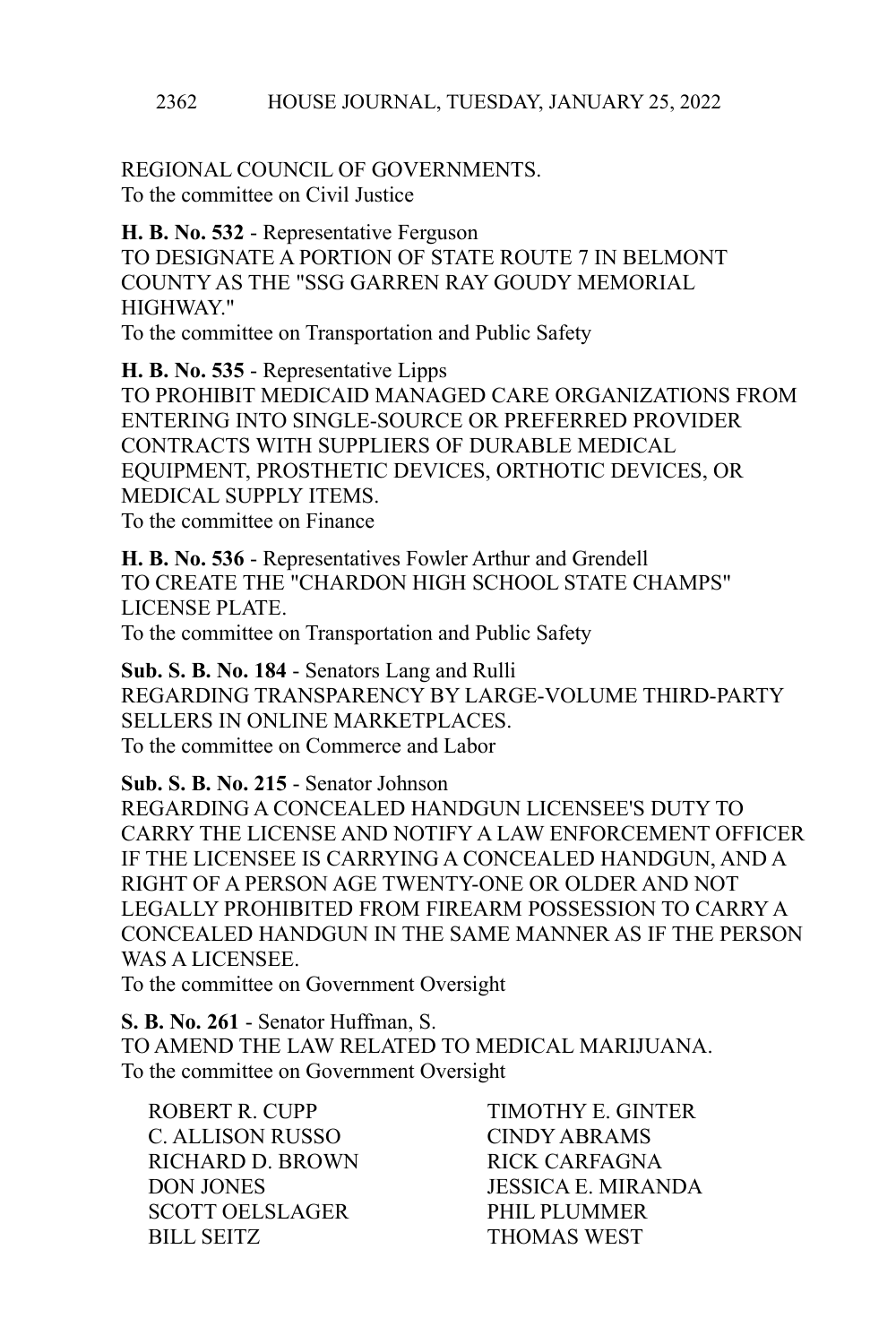Representative Abrams moved that the House and Constitutional Rules requiring bills to be considered by each house on three different days be suspended as to the second consideration of all House Bills and Senate Bills contained in the report of the committee on Rules and Reference.

The motion was agreed to without objection.

The report was agreed to.

Said House Bills and Senate Bills were considered the second time and referred as recommended.

#### **MOTIONS AND RESOLUTIONS**

 Representative Russo reported for the Rules and Reference committee recommending that the following House Concurrent Resolutions be introduced and referred to the following committees for consideration:

**H. C. R. No. 40** - Representative Ghanbari TO URGE THE CONGRESS OF THE UNITED STATES TO INCLUDE RAILROAD POLICE OFFICERS IN THE LAW ENFORCEMENT OFFICERS SAFETY ACT DEFINITION OF "QUALIFIED LAW ENFORCEMENT OFFICER" AND "QUALIFIED RETIRED LAW ENFORCEMENT OFFICER" TO GRANT RAILROAD POLICE THE SAME RIGHT TO CARRY CONCEALED FIREARMS GRANTED TO OTHER TYPES OF LAW ENFORCEMENT. To the committee on Government Oversight

**H. C. R. No. 41** - Representative Brinkman TO DECLARE THE GENERAL ASSEMBLY'S INTENTION TO REPEAL THE STATE INDIVIDUAL INCOME TAX WITHIN A DECADE. To the committee on Ways and Means

> /s/ ROBERT R. CUPP Robert R. Cupp, Chair

Representative Abrams moved that the Rules and Reference committee report on resolutions be agreed to and that the House Concurrent Resolutions contained therein be introduced and referred as recommended.

The motion was agreed to.

Said House Concurrent Resolutions were introduced and referred as recommended.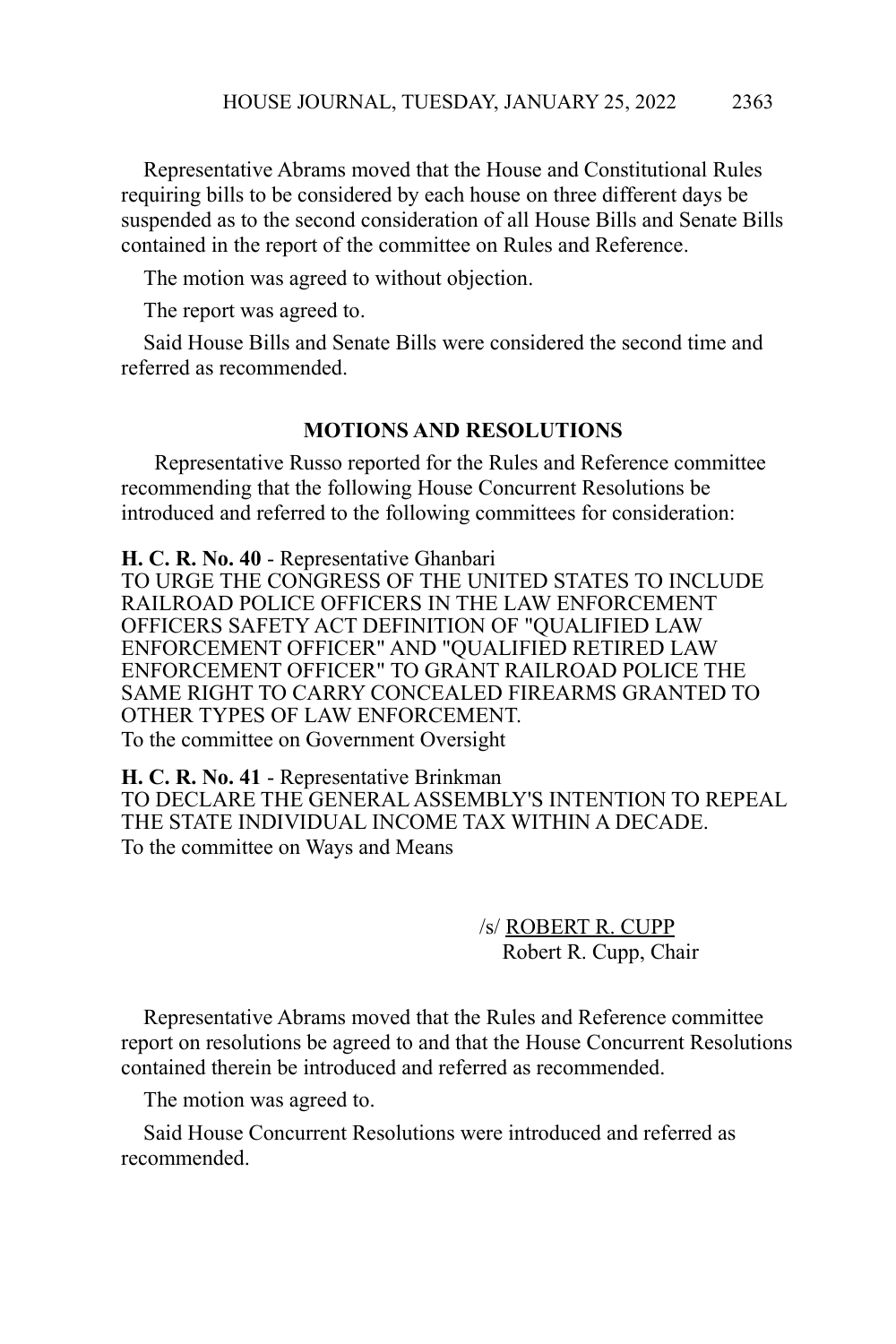#### HOUSE JOURNAL, TUESDAY, JANUARY 25, 2022 2364

Representative Russo reported for the Rules and Reference committee recommending that the following resolutions be read by title only and approved:

#### **H. R. No. 162** - **Representatives Grendell and Fowler Arthur**

Honoring the Chardon High School football team as the 2021 Division III State Champion.

#### **H. R. No. 163** - **Representatives Young, T. and White**

Honoring the Centerville High School boys bowling team on securing the 2021 U.S. High School Bowling National Championship.

#### **H. R. No. 164** - **Representative Young, T.**

Honoring St. Jacob Lutheran Church on its Bicentennial.

# **H. R. No. 165** - **Representative Young, T.**

Honoring Kristie Fox as the 2021 Mrs. Ohio Tourism.

#### **H. R. No. 166** - **Representative Hillyer**

Honoring Immaculate Conception Church on its Sesquicentennial.

# **H. R. No. 167** - **Representative Skindell**

Honoring the St. Edward High School football team on earning the 2021 Division I State Championship title.

# **H. R. No. 168** - **Representative Young, B.**

Honoring Connor McClure on establishing a new record in the State of Ohio for the pole vault event.

# **H. R. No. 169** - **Representative Denson**

Honoring the Wyoming High School boys soccer team as the 2021 Division II State Champion.

# **H. R. No. 170** - **Representative Hillyer**

Honoring the Dover-New Philadelphia Kiwanis Club on its One Hundredth Anniversary.

# **H. R. No. 171** - **Representatives Roemer and Sykes**

Honoring the Towpath Tennis Center 6.0 men's 55 and over team as the 2021 U.S. Tennis Association National Champion.

# **H. R. No. 172** - **Representatives Jones and Edwards**

Honoring the Marietta High School cheer team as the 2021 OHSAA Division III Spirit Competition champion.

# **H. R. No. 173** - **Representative Fraizer**

Honoring Shaylyn Ford as the 2022 Mrs. American.